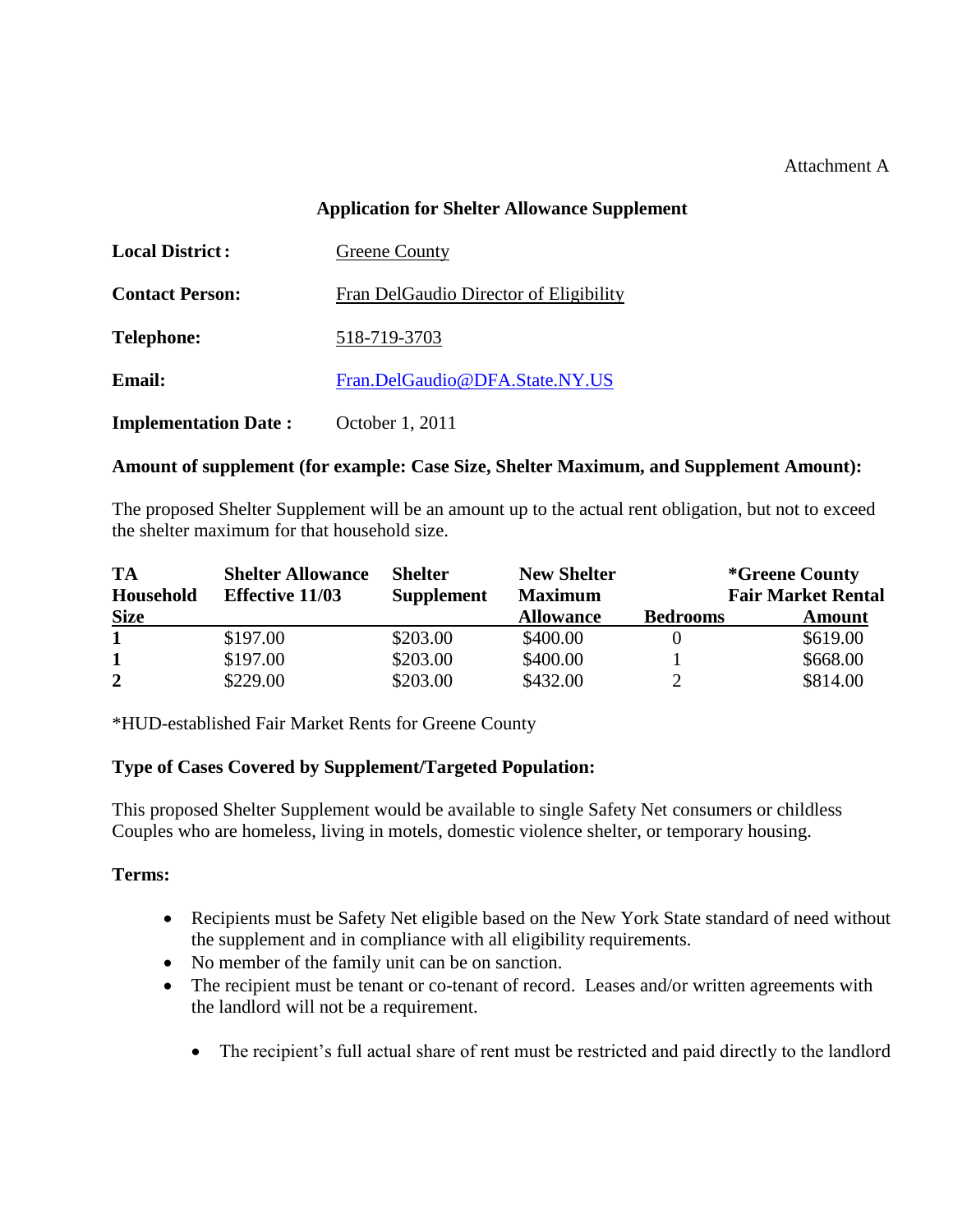## **Greene County Shelter Supplement – Estimate of Cost Savings/Neutrality**

| Year | <b>Average # of People</b> | <b>Total Yearly Expense</b> |
|------|----------------------------|-----------------------------|
| 2008 |                            | \$107,882.00                |
| 2009 |                            | \$511,144.00                |
| 2010 | 28                         | \$512,700.00                |

Since January 1, 2011 the Agency has housed an average of 29 people per night. Of the 29 people an average of 24 are single individuals/childless couples.

#### **Cost of Motel rooms per month for Single individual/childless couples**

24 rooms x  $$65.00$  per night = \$1,560 per night  $$1,560.00 \times 30 \text{ nights} = $46,800 \text{ per month}$ 

10 rooms x  $$65.00$  per night = \$650.00 per night  $$650.00 \times 30 \text{ nights} = $19,500 \text{ per month}$ 

#### **Cost of Shelter Supplement per month for Single individual/childless couples**

10 shelter supplements x  $$203.00$  per month =  $$2,030$ 

| Monthly Savings $=$     | $$17,470 \times 12 = $209,640$ |
|-------------------------|--------------------------------|
| Cost of Supplement $=$  | \$2030 per month               |
| Cost of motel rooms $=$ | $$19,500$ per month            |

#### **Purpose/Justification**

The rising cost of housing Greene County and the economic decline has made it increasingly Difficult to meet the housing needs for a significant part of our Safety net population. Our homeless Population has increased by 48.27% since 2008. Over the past several years, Greene County lost a Considerable amount of "affordable housing". Apartment building that once served to house many Temporary Assistance clientele have been sold, rehabbed and are now utilized as one family dwelling for the owners. This transition has contributed to the increased homlessness within the County.

The maximum total grant for a single childless Safety Net recipient is \$363.00 per month. According to HUD the fair market rental rate for a one bedroom apartment in Greene County is \$668.00. The fair market value is significantly higher that the \$197.00 Temporary Assistance shelter allowance. An individuals entire Temporary Assistance grant \$363.00 would not even cover half of the monthly rental expense of \$668.00. These figures make it increasingly difficult for Safety Net individuals to find and retain housing.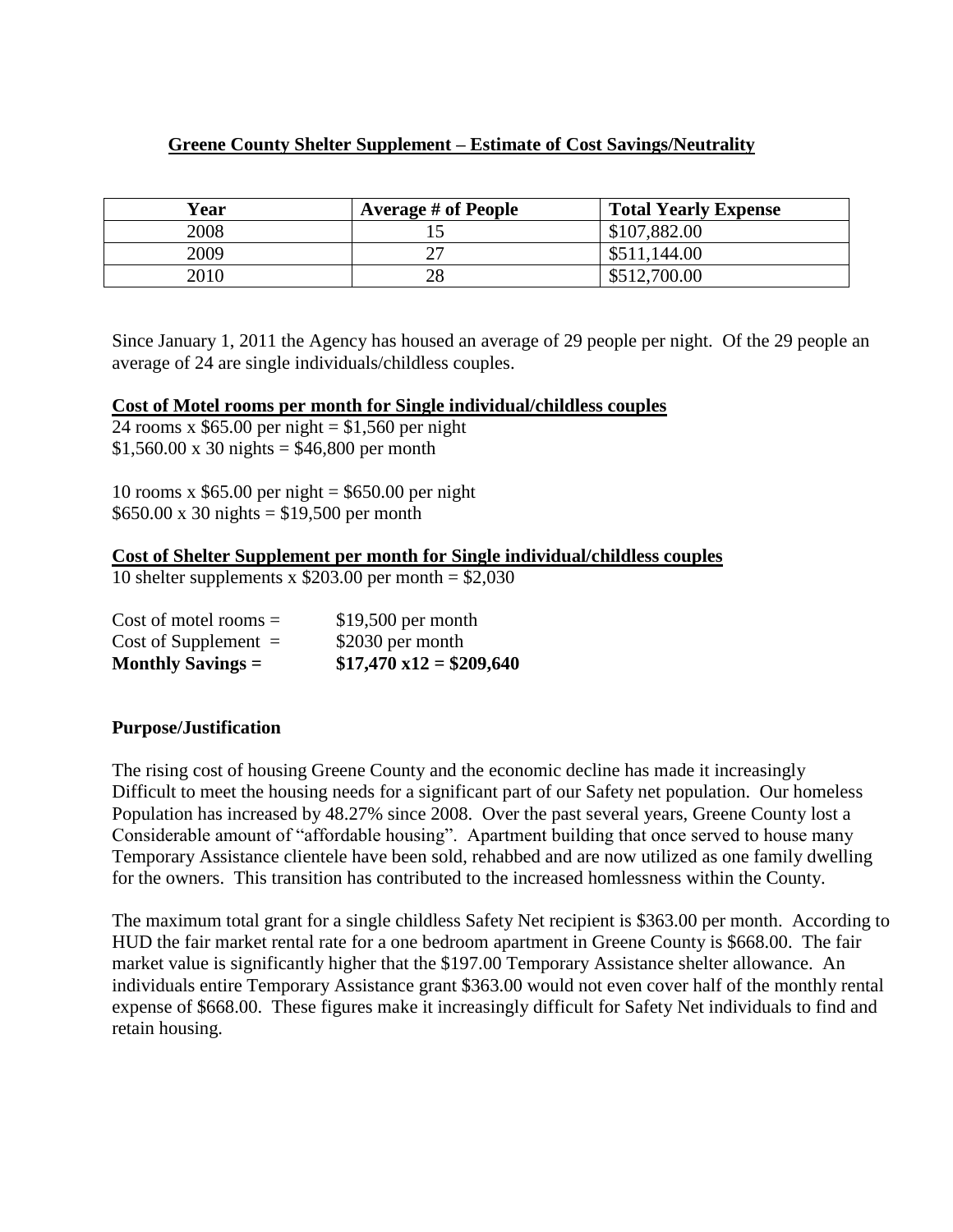Greene County does not have a homeless shelter or any official Emergency Housing. The homeless clientele are placed in the local motels which is not a desirable solution. Utilizing motels for Emergency Housing creates a variety of challenges such as those listed below:

- 1. Extensive financial cost.
- 2. Most locations are rural with no public transportation making difficult for the individuals to look for employment or affordable housing, to access treatment providers and to go grocery shopping.
- 3. The environment of a motel is not conducive for long term housing.
- 4. Some local motels will not accept registered sex offenders

The approval of this Shelter Allowance supplement would allow Greene County to avoid the costly Motel placements and would result in a potential gross savings of approximately \$209,640 annually.

In addition to the potential cost savings, the supplement will also allow single recipients to access permanent housing within a reasonable timeframe and reduce the length of stay in a motel. Homeless recipients that are placed in a motel, struggle to achieve stability. It is difficult to find employment when you are not sure where you will be sleeping each night and it is difficult to find permanent housing when you don't have a job to pay for it. Homelessness creates a significant barrier to becoming self-sufficient. Providing a shelter supplement will allow recipients the stability of permanent housing and in turn allow them to over come various barriers and gain self-sufficiency.

# **List eligibility criteria and how determined and documented including the following:**

1. How much will non-legally responsible Non- Temporary Assistance (NTA) persons residing in the Same dwelling be required to contribute towards the excess shelter costs (e.g., a prorate share of rent costs, 30 Percent of income, the lesser of these two variable, etc.)? all non-SNA household members must contribute either their pro-rated share of rent or 30 percent of their gross income, whichever is less.

Will SSI recipients or ineligible aliens residing in the household be expected to contribute towards Rent cost? SSI recipients and ineligible aliens will be expected to contribute towards the rent .

If so, how will this amount be determined? SSI recipients and ineligible aliens will be expected to contribute either their prorated share of the rent or 30 percent of their income, whichever is less. All adults living in the dwelling will be required to verify their income. Failure of a non – SNA household member to verify their income will result in possible denial or loss of eligibility for a shelter supplement.

2. How will contributions towards rent from individuals outside the household be verified and what standards will be applied in determining whether such contributions and be sustained in the future? Contributions towards rent from members outside the household will be verified by a statement from the recipient and from the individual making the contribution. The statement must include whether it is a onetime payment or the anticipated frequency.

How will the district assure that third party contributors are not legally responsible relatives?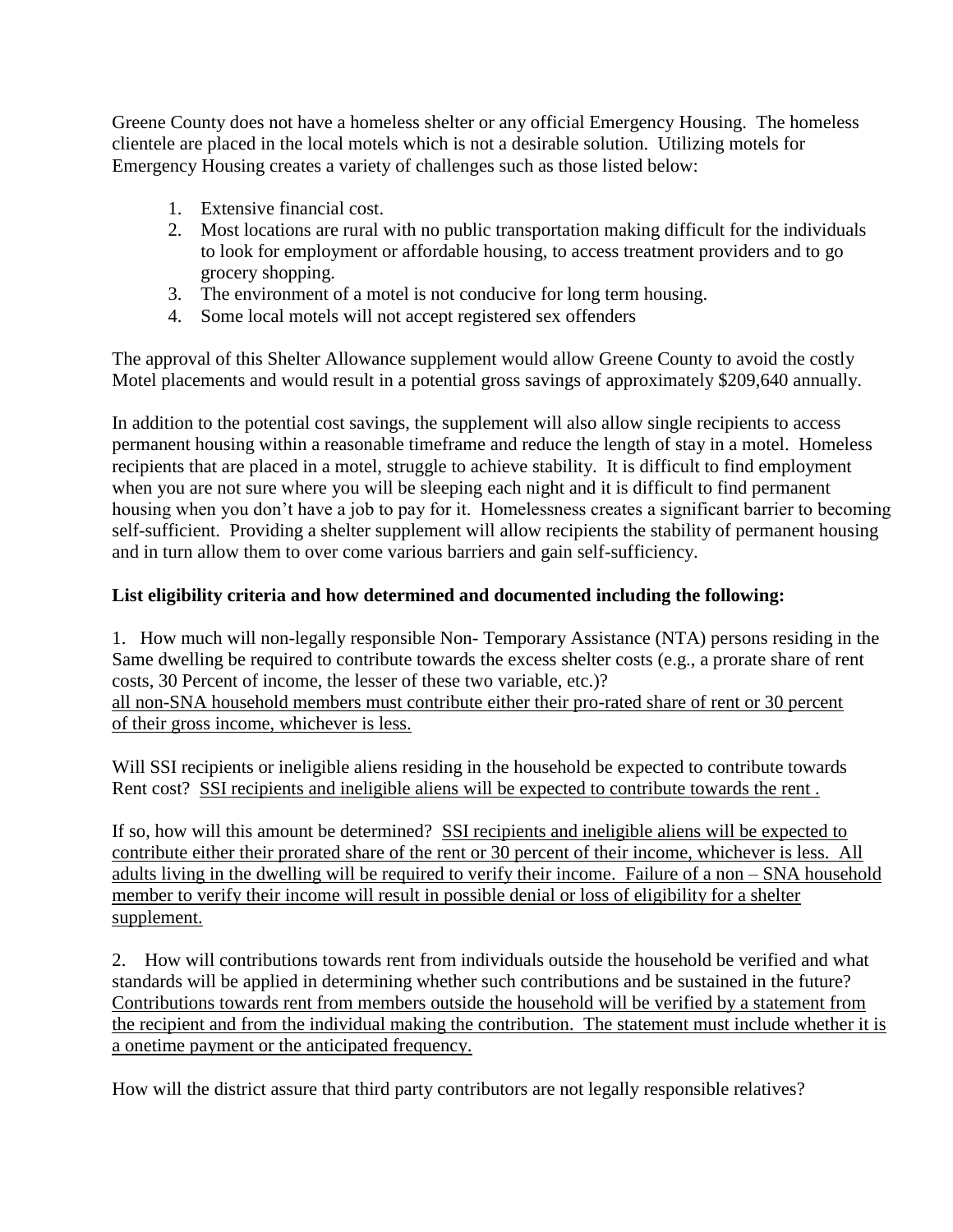The recipient must be eligible for safety net assistance in order to receive a rent supplement. Therefore, legal lines of responsibility will be reviewed during the initial eligibility.

3. Will the district require that there be a court proceeding concerning the nonpayment of shelter costs prior to the individual being determined eligible for supplemental shelter payments? Not applicable as Greene County is not planning to utilize rent supplements to address back rent issues.

If not, how will the district determine that the shelter arrears are legitimate and the responsibility of the TA recipient? N/A

4. How will co – tenant of record lease arrangements be handled? The recipient must be tenant or cotenant of record designated by the landlord in order to be considered for the rent supplement program. Households that include both Safety Net and Family Assistance or SN MOE individuals will be budgeted as appropriate in regard to Temporary Assistance regulations for co-op budgeting.

Will leases be required of all tenants of record? Leases will not be required.

5. Will shelter arrears for shelter supplementation cases be limited in monetary amount (e.g., \$3,000?) or to a specific time period (e.g., six months of arrears)? Not applicable as Greene county is not planning to utilize the rent supplement program to address back rent issues.

If yes, please detail: N/A

6. How will the district handle modifications (e.g., moves, rent increases, etc)? Any modification (such as increase in rent, moves, change in income or household composition, etc) will require a Reassessment and the shelter supplement will be adjusted accordingly.

What will be followed in determining whether supplementation will continue? Following a move? Continued supplementation will be contingent on affordability, compliance with the program requirements and continued Temporary Assistance eligibility. Individuals choosing to move for any other that health and safety or issues outside of their control must be moving into a less expensive shelter situation.

Will the district require the recipient of the supplemental shelter allowance to report changes related to the supplemental allowance timely, as a condition of eligibility for the allowance? Yes, all changes must be reported in a timely manner.

7. Will any local forms be used to facilitate the supplementation process? Yes, see attached.

If so, copies must be provided with the plan.

8. Will there be any health and safety standards regarding the housing that must be met prior to Paying supplemental allowances or arrears? The housing must meet the appropriate city/town building codes.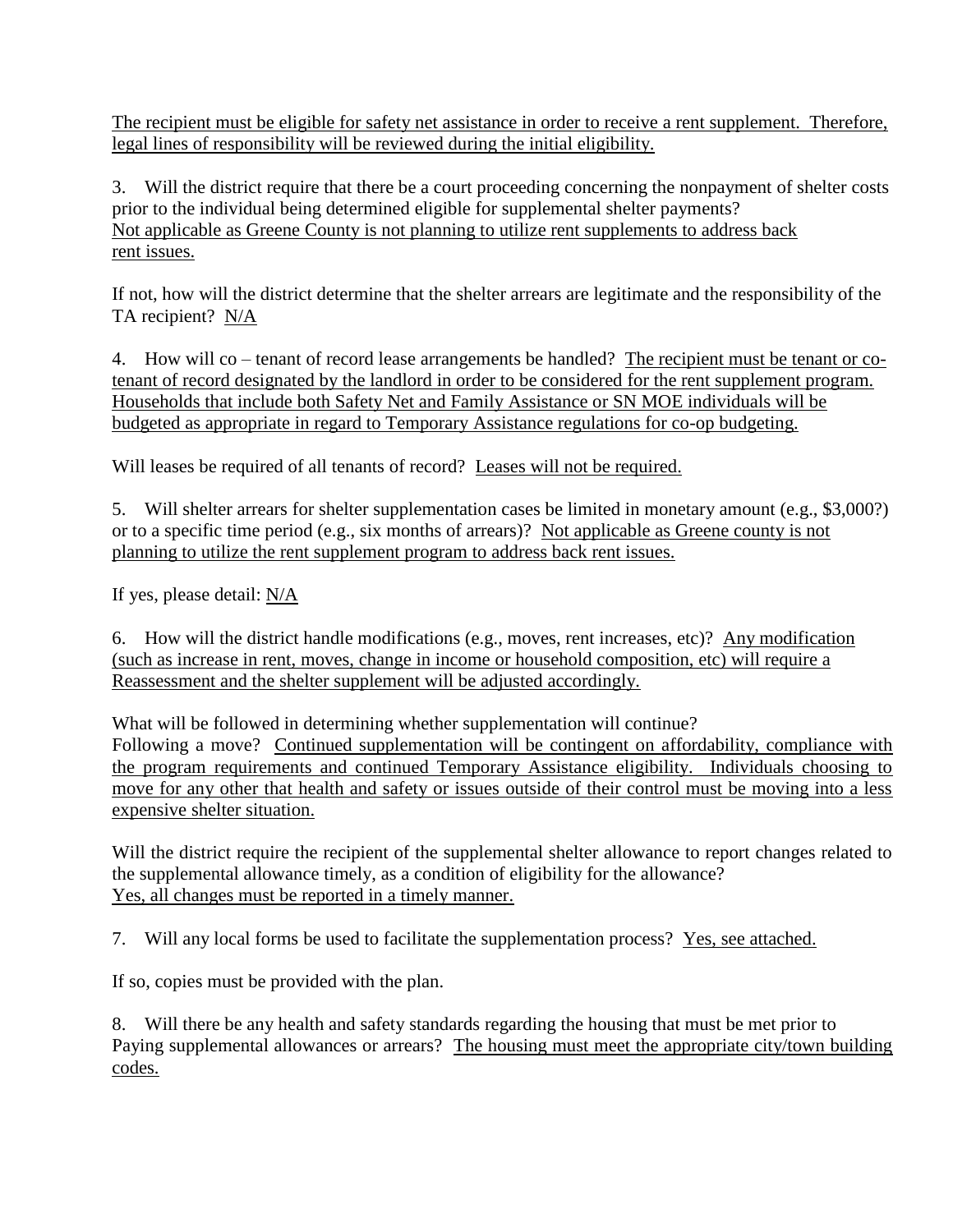9. Will the supplemental allowance be time limited in any way? The supplemental allowance will be limited to three (3) years as long as the recipient meets the eligibility requirements.

10. Will supplementation process include a onetime incentive payment to the landlord? No.

11. How will the district ensure that the existence of the supplement does not adversely affect the Ability of non-TA recipient individuals or childless couples (i.e. low income working individuals or childless couples) to find and retain affordable housing? The district does not anticipate the shelter supplement having an adverse affect on Non-TA recipient or low income working individuals or childless couples as the benefit provided will be lower than the HUD standards.

## **Length of time Supplement Offered to Individual Cases: (e.g. 3 months, 6 months,**

**indefinitely etc)** The shelter supplement will be limited for three (3) years as long as the recipient meets the eligibility requirements. Extension of the supplement will be handled on a case by case basis. Situations that would warrant an extension are when the following circumstances have occurred, and the client still cannot obtain affordable housing.

- The client has proven their ongoing search for affordable housing
- The client has complied with all requirements of the Employment Unit
- The client, if required, has applied for and followed through on the application for Social Security Disability or Supplemental Security Income

# **Estimate of Cost Savings/Neutrality (Show all calculations):** See Attached

## **Greene County Department of Social Services Safety Net Shelter Allowance Supplement Form**

Application/Recipient must be Safety Net eligible based on the New York State standard of Need without the Supplement and in compliance with all eligibility requirements.

**Name:\_\_\_\_\_\_\_\_\_\_\_\_\_\_\_\_\_\_\_\_\_\_\_\_\_\_\_\_ Case #:\_\_\_\_\_\_\_\_\_\_\_\_\_\_\_\_\_\_\_\_\_**

- 1. Is it a one person or single childless couple household?
- 2. Is the supplement being used to establish housing for a single or childless couple who has been determined homeless by the Agency?
- 3. Has the Applicant/Recipient agreed and signed forms to have the full actual share of rent restricted and paid directly to the landlord?
- 4. Are all non-SNA household members, including SSI recipients or ineligible aliens, contributing either pro-rated share of the rent or 30 percent of their gross income, whichever is less?
- 5. Will the Applicant/recipient be tenant or co-tenant of record?
- 6. Is the individual or childless couple in full compliance with the Safety Net eligibility Requirements and sanction free?

If all answers above are yes and the applicant/recipient is determined eligible for Safety Net